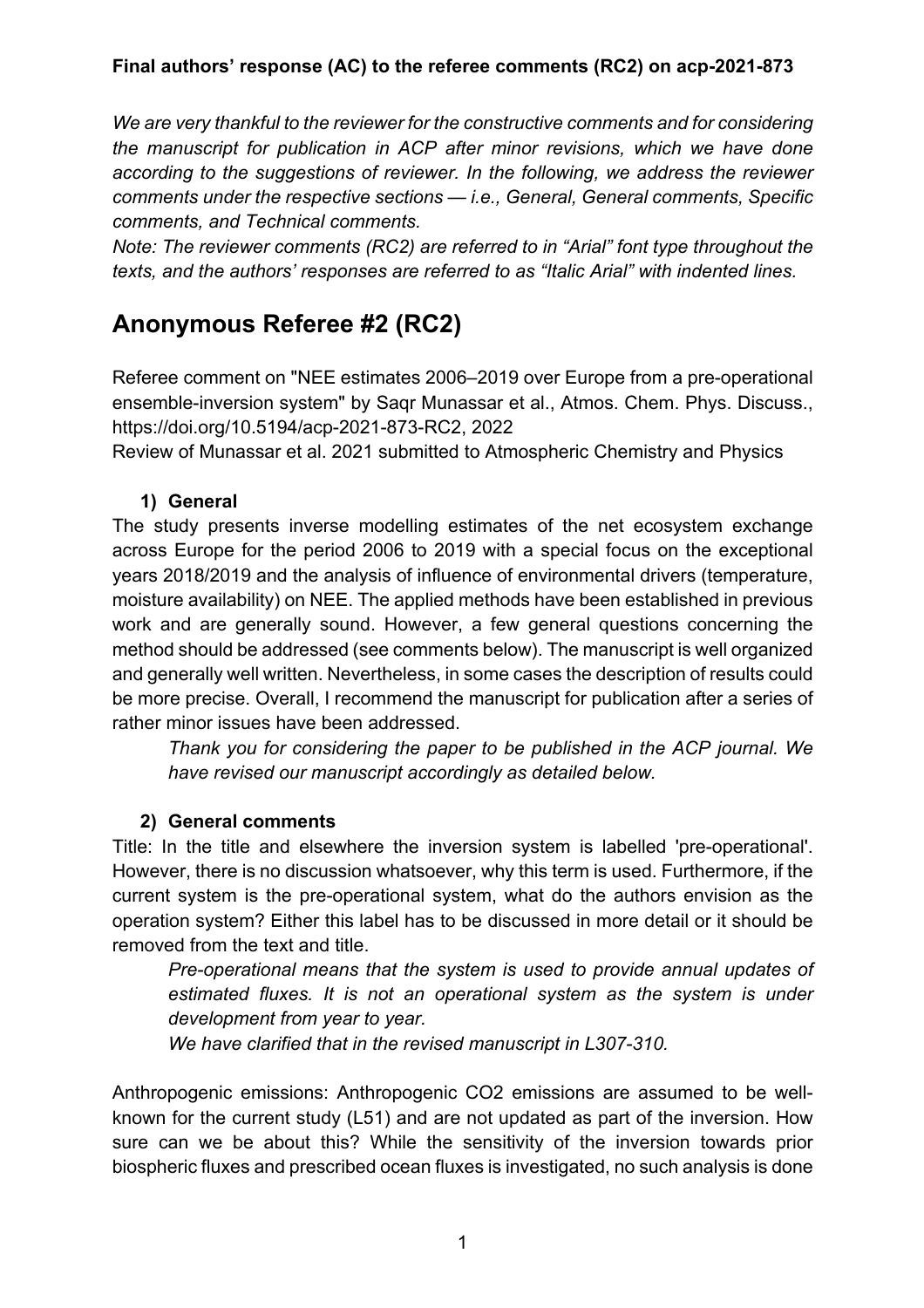for the anthropogenic fluxes. Some kind of discussion of this assumption should be included in the manuscript. What is the potential uncertainty added by this assumption? This, especially in the light of interannual variability and the timing of anthropogenic emissions that exhibit larger uncertainties than annual national totals.

*Evaluating emission uncertainty is still challenging as the truth of spatiotemporal emissions cannot not be easily reported. Nevertheless, it has been the standard approach in CO2 inversions to solve for the highly uncertain biospheric exchange fluxes and to assume that the anthropogenic emissions are well known (Rödenbeck et al., 2020; Peylin et al., 2013; Chevalier et al., 2012, Monteil et al., 2020).*

*A simple estimate of the uncertainty associated with anthropogenic emissions can be made when comparing the recently updated fossil fuel emissions over EU27+UK in 2014 as reported in Petrescu et al. (2021) obtained from eight data sources: BP, EIA, CEDS, EDGAR, GCP, IEA, CDIAC, and NGHGI (UNFCCC, 2019), the spread between the annual total emissions is about 0.038 PgC (with a mean of 0.974 PgC). The prior and posterior uncertainty of NEE amounts to 0.490 and 0.037 PgC per year, respectively. Prior NEE uncertainty is by far dominating in the inversion in comparison with emission uncertainty, which is within the same order of magnitude of posterior NEE uncertainty. This implies, the uncertainty in emissions would be about 4% whatever emission products we prescribe in the inversion among those abovementioned data sources. As a result, prescribing fossil fuel emissions in the inversion and solving for NEE is appropriate. However, when interpreting posterior biosphere-atmosphere exchange fluxes one has to take into account that part of the fluxes and their variability might be compensating for errors in anthropogenic emissions. Future releases of the pre-operational system will include different anthropogenic emission estimates and assess the resulting uncertainty in a separate study with more detail, making use of the recent emission products estimated from e.g., TNO and EDGAR\_v6.* 

*We have discussed this assumption in the revised manuscript (L193-200).*

#### **3) Specific comments**

L44-46: Consider adding references to this statement. *References added in the revised manuscript (L48).*

L53 and elsewhere: The terms 'error' and 'uncertainty' seem to be used interchangeable throughout the manuscript. Consider using 'uncertainties' throughout and distinguish between random and non-random uncertainties, if that was the intention when using error (systematic) and uncertainties (random).

*We checked and changed to the appropriate term accordingly (L55, 57, 62, 182, 261, 294, 417, 454, and 456).*

L83/84: Since 2006 IFS HRES has undergone several configuration changes, some of them affecting horizontal and vertical resolution. Please mention at which resolution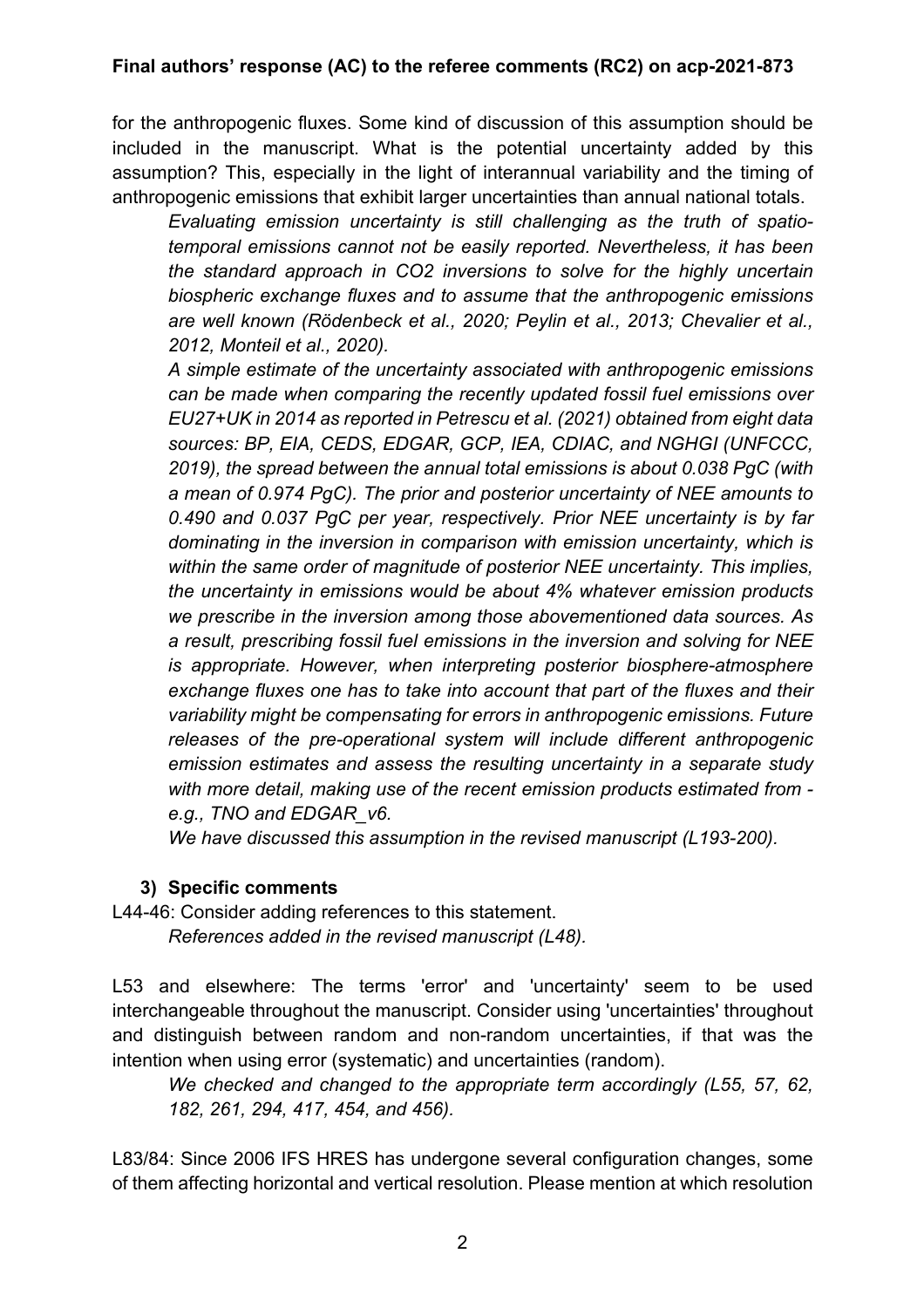the input data was available (spatial and temporal) for STILT and if and when configurations changed.

*Throughout the study period we have consistently extracted the IFS HRES data retrieved from ECMWF at 3-hourly temporal resolutions.*

*The spatial resolution of HRES model was indeed changed two times throughout our study period: the original atmospheric model grid resolution of TL799 was updated first in January 2010 (Cycle 36r1) T1279, and second time in March 2016 (Cycle 41r2) to O1280. 0.25*° *x 0.25*° *spatial grid that we have used throughout the study period is roughly to the original TL799 configuration, so these two updates did not impact the quality of the meteorological fields more significantly than any other updates of the HRES system.*

*More substantial change of the vertical resolution occurred on June 26th, 2013, with the introduction of Cycle 38r2. The configuration of the model levels changed that day from L91 to L137, and we have extracted the data at the higher vertical resolution since that time. Consequently, in STILT, vertical levels from 1 to 60 are used before June 26th, 2013 and from 1 to 90 after this date, always covering the atmosphere between the surface to altitude of approximately 20.1 km agl.*

*As per suggestion, we've expanded the description in the revised manuscript (L106-111).*

L85: The number of released particles seems very small. Over which time interval are these particles released? Other inverse modelling studies using Lagrangian transport models employ much larger particle numbers (e.g. Lauvaux et al. 2016) even though their domains and transport times are smaller. If only 100 particles are released per hour of measurements but residence times are evaluated in a grid of approximately (160 x 160 = 25'600) cells, it seems unlikely to get a statistically robust estimate of residence times.

*The particles are released at stations every hour following the continuous observations measured at hourly time intervals. Regarding the limited number of released particles, the horizontal size of footprint grid cells is dynamically adjusted (increased) according to the increase of footprints area when particles leave apart from the receptor. The reasons are: 1) to reduce the computation time, since it is proportional to the number of particles, and 2) to avoid undersampling of the surface fluxes when the statistical probability becomes smaller to find a particle in a certain grid box as explained in a study conducted by Gerbig et al. (2003).*

Additionally, error due to limited number of particles is fully random, and amounts to about 10% of the regional flux signal (i.e., about 1 ppm). When comparing this to the assumed model-data mismatch uncertainty (1.5 ppm for tall tower measurements over weekly aggregated measurements), and taking into account that there are 42 hourly measurements per week (6 per day), the impact of the random uncertainty from the relatively small number of particles is negligible.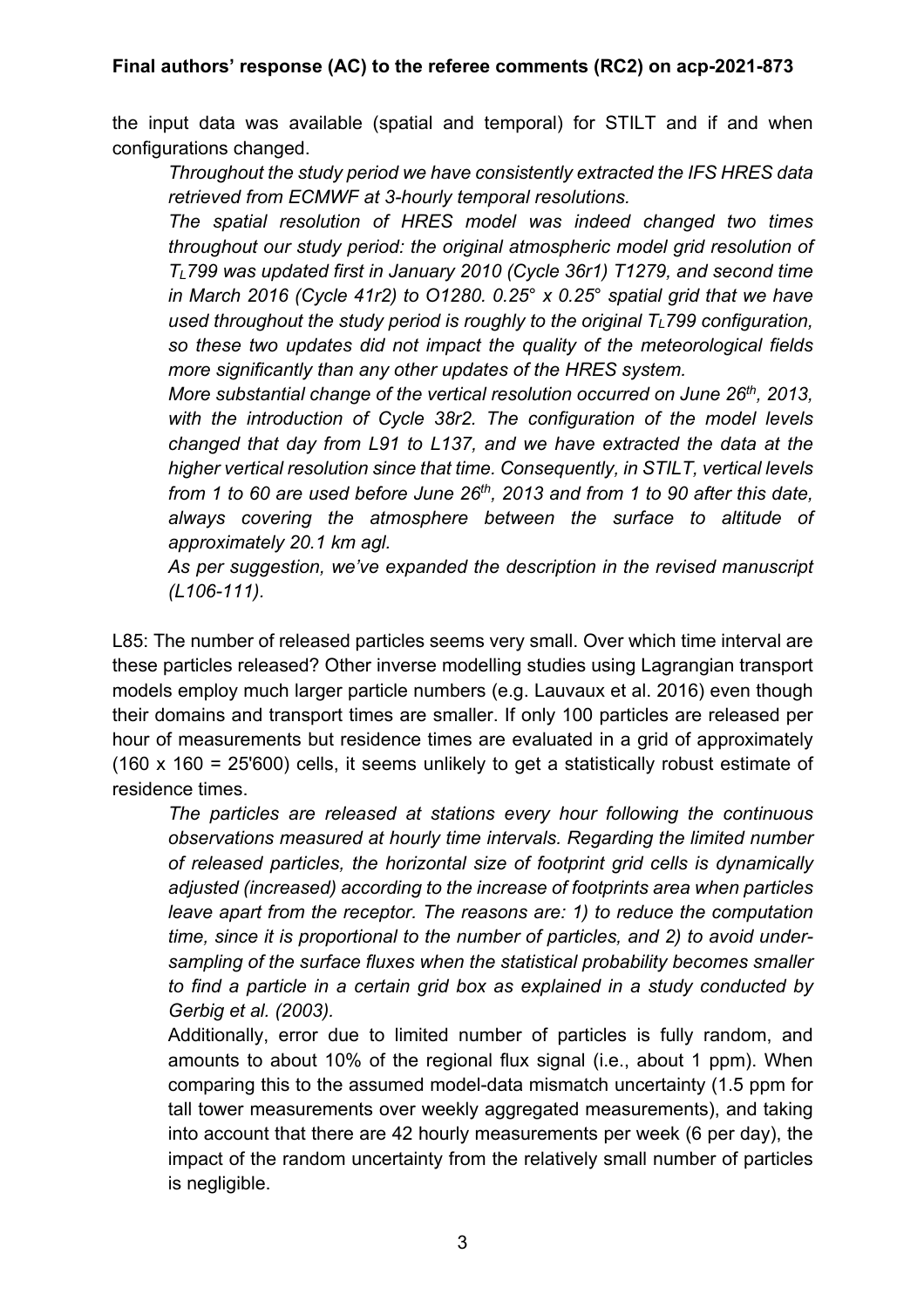*The temporal resolution of footprints has been indicated in the revised manuscript, L104.*

L110: Depending on the height of the mountain, I would rather say that these sites experience free tropospheric conditions than residual layer conditions.

*We have adjusted the text as per suggestion (L137-138).*

L145/146: What is this choice based on? Which values did these length scales take? Are these decay distances constant over the whole domain?

*This choice (nBVH) investigated by Kountouris et al. (2018) was based on applying a hyperbolic spatial correlation decay instead of the exponential decay that needed to add a bias term to the biosphere model, so that the annually aggregated uncertainty should match the assumed prior uncertainty. Therefore, this is remedied by applying the hyperbolic correlation decay as no bias needed under this scenario (nBVH). The spatial correlation lengths are around 66 km in zonal and 33 km in meridional direction.*

*This explanation has been adapted in the revised manuscript (L178-180).*

L150: Were the CarboScope ocean fluxes updated since the 2013 publication or were these also climatologies?

*These fluxes are updated in the CarboScope global inversion based on dataset of the Surface Ocean CO2 Atlas pCO2 observations, so the Carboscope ocean fluxes comprise seasonal, interannual, and day-to-day variations, http://www.bgc-jena.mpg.de/CarboScope/?ID=oc\_v2021. Added information in L187-188.*

L152: What is the benefit of using EDGAR 4.3 over the much more recent EDGAR 6.0, which provides more temporally resolved emissions up to 2018? Since these emissions are taken as 'truth', I wonder if a sensitivity inversion with alternative anthropogenic emissions should have been conducted. Would it be possible to make an estimate of how large an uncertainty may be added by the prescribed anthropogenic emissions?

*The estimates that we used are indeed based on EDGAR 4.3, but are significantly expanded following the COFFEE approach to take into account year-to-year changes in fuel-type specific emissions based on BP statistics, which is not done in the base EDGAR dataset. The processing of EDGAR 6.0 would require significant effort and is only planned in the future at the moment. Our dataset was used and tested in numerous studies up to date (e.g. [REFERENCES]), also in cooperation with authors involved in development of EDGAR. This leads us to believe that the methodology of COFFEE is sound and that the emissions predicted for years past 2012 (base year of EDGAR 4.3) are accurate. We modified the text in L188-190 slightly to further clarify this. We would like to thank the reviewer for the suggestion of the sensitivity study. This has not yet been done, but we plan to use EDGAR 6.0 together with*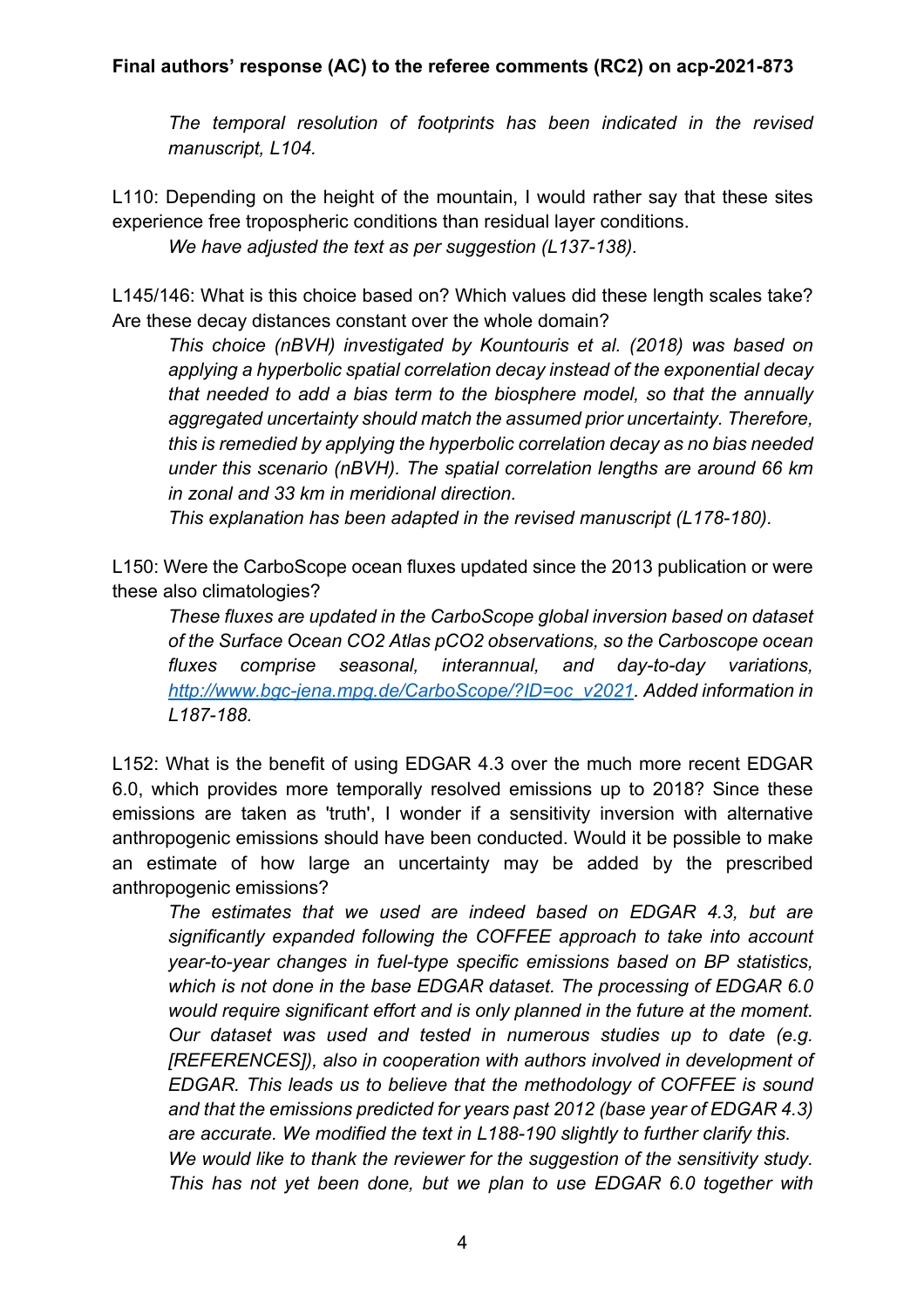*different emission products in the future estimates to evaluate the impact of emissions on estimating NEE in the inverse modelling. We also provided a simple estimate of emission uncertainty in L193-200 (as explained under the General comments).*

L165: The sample standard deviation when using only two or three samples is not a very robust estimator of the true standard deviation and is generally biased low. This should be stated as a warning when comparing these ensemble spreads with 'true' standard deviations as used in prior uncertainty.

*We agree, this argument is true and we mentioned it in the revised manuscript (L237-238).* 

L167/168: In Bayesian inversions, it is usually possible to calculate the posterior covariance directly. It sounds as if this is not the case here. The posterior uncertainty will also depend on the prescribed prior uncertainty. Here, it seems that the prior uncertainty is not considered but only the data-mismatch uncertainty is used. Please clarify.

*Indeed, the posterior uncertainty is calculated based on both prior and modeldata mismatch uncertainties, so we added that in the revised manuscript (L216- 217).*

Section 3.1: Results in this section only span the period 2006-2018 and exclude 2019. Although, this is correctly listed in Table 2, this limitation is not mentioned in the text and the title of the manuscript suggests that results would include 2019. Please clarify in more detail that different periods are used and why.

*We used the inversions B0, B1, and B2 to facilitate the reference to the biosphere ensemble that differ in the biosphere models, and the period of time in Section 3.1 was restricted to 2006-2018 based on the availability of SiBCASA fluxes (due to unavailability of meteorology data used to force the model) with which the time series of VPRM and FLUXCOM fluxes overlap. We clarified this in the revised version in L210-211.*

*Therefore, the analysis in Section 3.1 is devoted to highlighting the spread and uncertainty resulting from the choice of using different inputs over the overlapping time of such inputs. In Section 3.2 we did use 2006-2019 inversions of which we confined the use of observations to the "core sites" that have consistent coverage of observations over long time within the period of interest (e.g. S1 inversion) as well as to "recent sites" (e.g. S2 inversion) to avoid annual variations resulting from gaps in measurements from year to year so as to analyse the anomalies and IAV of NEE over years in the context of climate variation, in particular in 2018 and 2019 in line with 2006-2017 period of time. The title therefore reflects the complete period of time used in all ensembles of inversions.*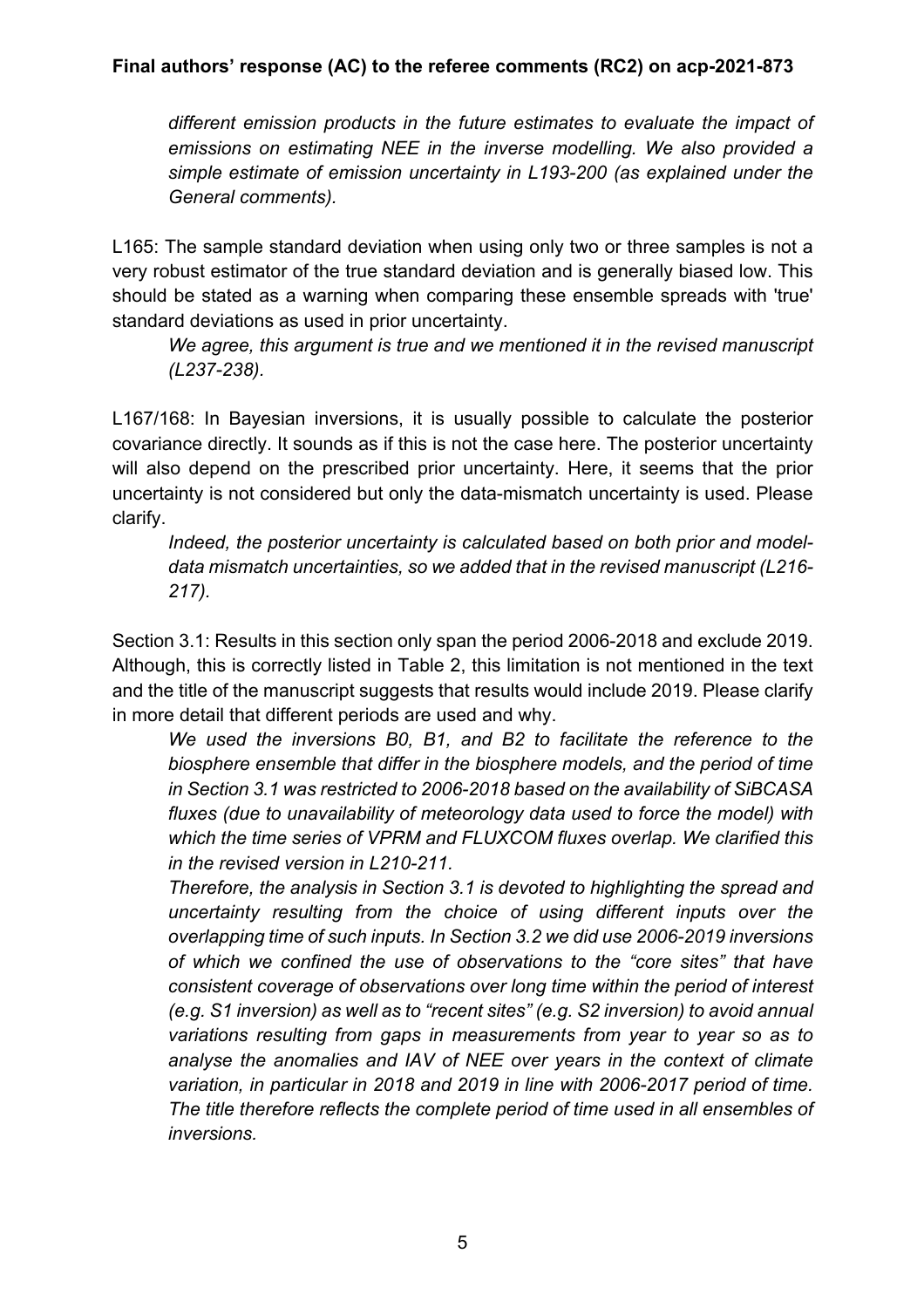Section 3.1: Results in this section are only presented for Central, Northern and all of Europe. It would be interesting to see the results for the other regions as well. Could similar figures as Fig 3 and 5 also be provided for the other regions as part of a supplement? Especially since there are some references in the text to other regions (e.g. L191).

*Figures similar to 3 and 5 have been provided in the supplementary for the other regions, South, West and East of Europe (Figures S1 – S2). Figure S1 is also mentioned in the revised manuscript (L243).*

Table 3: Provide results for all of Europe. How is it possible that spread reduction is 95.1 % across all of Europe if Central Europe has a spread reduction of 96% and all other regions will have considerable less reduction? Without seeing the results for all European regions, the discussion remains unsatisfactory.

*Results of the spread and its reduction for all of Europe have been included in Table 3.*

*The formula used to calculate the uncertainty reduction is (prior\_spread – posterior\_spread)/prior\_spread, so the spread of a-posteriori and a-priori is computed for the aggregated fluxes over the underlying regions, as well as over the aggregated fluxes of the full domain. This implies that the uncertainty over the full domain is not calculated as the sum of uncertainties over subregions. Therefore, it is expected that anticorrelations in the annual variations over the underlying regions across the domain lead to different interannual variability over the full domain. This is the case in the a-posteriori fluxes, of which the variability is driven by atmospheric data, thus dependent on the distribution of atmospheric sites. Hence, the uncertainty reduction may differ from the view of subregions to the full domain as the spatial variability differs from region to region. This is more pronounced in the a-posteriori, where the spread of the full domain cannot simply be the sum of underlying region spreads. In turn, this might be true for the a-priori with which the total spread domain-wide can be approximated as the sum of underlying region spreads due to the fact that spatial variability of biosphere models is, to some extent, correlated over all regions. In any case, the uncertainty reduction is an indication of to which extent the atmospheric data derive the a-posteriori. Similarly, as an example, the reduction of Bayesian uncertainty in 2018 for all Europe and Central Europe was found to be 87.9 and 87.3%, respectively.* 

L216: This is already discussed in L195, where a reference to table 3 (with the same numbers) is given. Please consolidate.

*This has been consolidated in the revised manuscript, L247.*

Figure 7, L242-247: How is it possible that the innovation over south-eastern Europe is almost as large as in Central Europe even though there are no observations in this area (B0, B1)? Should the posterior in that case not stay very close to the prior?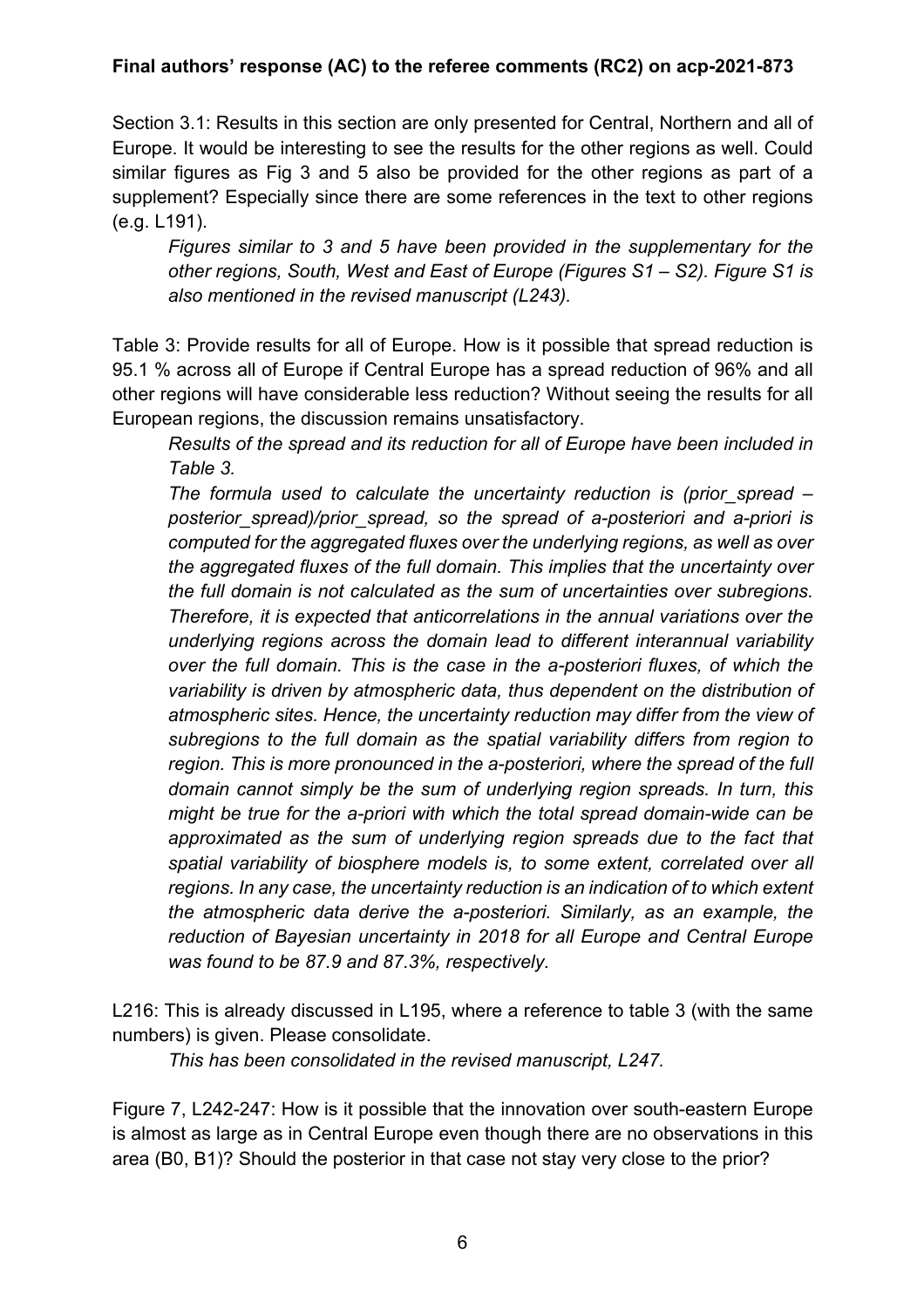*This influence is inherited from the hyperbolic spatial correlation function that has a wider impact further away from sites, given the influence of footprints from stations located in Central Europe over south-eastern Europe. In addition, the largest overestimation of CO2 uptake in biosphere models is seen over southeastern Europe, particularly for VPRM and to a lesser degree for FLUXCOM, which increases the magnitude of corrections for this region*. In contrast, this is not the case when comparing the innovations of SiBCASA to VPRM and FLUXCOM, due to the fact that SiBCASA does not show special pattern of fluxes over such a region.

L249: This sounds as if a different inversion system as compared to the previous section was used. Please clarify.

*It is the same inversion system, but in this section, we used the inversions that cover the full period 2006-2019 such as S1 setup. In addition, we conducted another inversion run using "core sites" with FLUXCOM as a biosphere model to investigate seasonal variations of posterior estimates in line with their respective priors obtained from the VPRM and FLUXCOM models. We have further clarified this in the revised manuscript (L315-316).*

L250: It is the same starting time as in the previous section. Only the additional year 2019 seems different.

*Yes, but as was already mentioned in a pervious comment, we typically relied on inversions that use observations from core sites over 2006-2019 to avoid the misattribution of IAV originating from dataset gaps over the targeted years. In the inversions set-ups B0, B1, and B2, observations were assimilated from all sites available across the domain despite their coverage length.* 

L259: 'Seasonal NEE': Did you mean summer? Otherwise, the described years with positive anomalies don't make sense.

*Yes, this what was meant, and have been corrected in the revised manuscript accordingly (L320).*

L274/275: The biospheric signal is generally weak in winter (as predicted by the biosphere parameterisations). The IAV seen in the posterior may also be attributable to IAV in fossil fuel emissions that are not well represented in the used inventory. Please comment.

In comparison with the rest of seasons, biosphere signal is still notably weak in *winter even in the posterior IAV, which has been confirmed in Fig.10, but of course not as weak as prior IAV. Being dependent on remote sensing data, VPRM and FLUXCOM are anticipated to underestimate NEE variability during winters due to less information retrieved from satellite. This missing signal in the biosphere is likely to be seen in the inverse modelling from the atmospheric data. It is also possible that misrepresentation of fossil fuel emissions*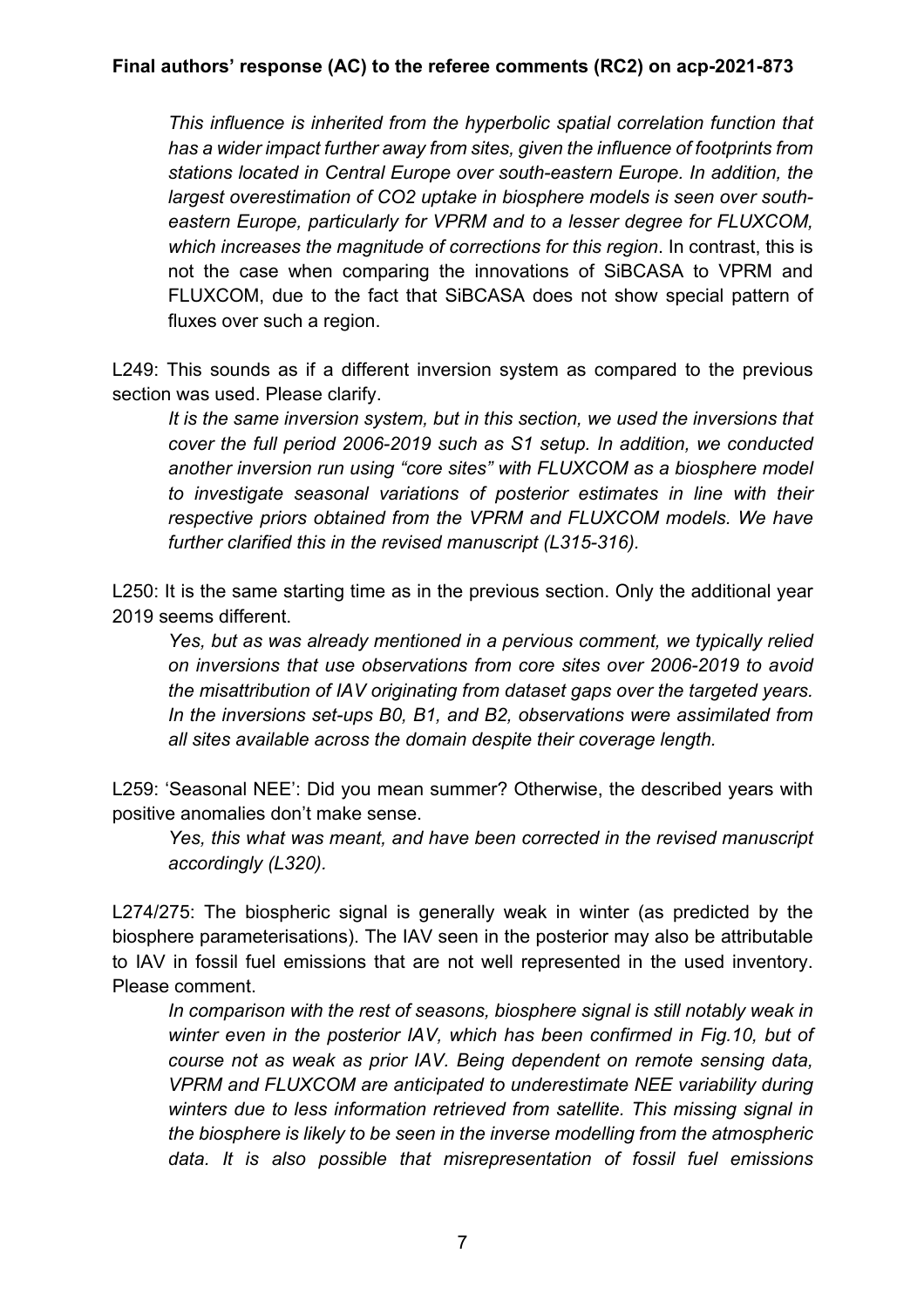*contributes to such a variability; however, this cannot be verified without knowledge of the IAV of the true emissions. This has been clarified in the revised manuscript (L342-344).*

L283: Why was this temperature dataset selected over ERA-5, which was used to drive the FLUXCOM estimates?

*Actually, there is no specific reason. The main motivation to use them was that this dataset is independent of what has been used in the biosphere models and in the regional transport model so as to avoid any systematicity in the correlations. It is also incorporated into the CarboScope inversion and has been used in a prior study by Rödenbeck et al. (2020).*

L288/289: I do not see this at all. The summer anomalies in earlier years (2007, 2010, 2012) were much more dramatic. Even if we discard these because of the poorer data coverage (but why show them then in the figure?), summer 2018 does not seem too exceptional. Wouldn't it make more sense to discuss the growing season as a whole instead of summer and spring separately? Spring 2018 and 2019 look more exceptional to me than the summer months. Or limit the discussion to the whole year as is done below.

*Yes, we agree that it makes more sense to discuss the reduction of CO2 uptake during the growing season in the light of climate anomalies rather than the separate seasons, so this has been changed in the revised manuscript (L355- 356).*

L312: Could this also be driven by a generally earlier start of the growing season (not just in evergreens) already towards the end of February? Especially in southern Europe many crops start developing around that time already. Finally, this may once again be a misattribution of anthropogenic emissions. Warmer winters mean less anthropogenic emissions, if these are not considered correctly or fully the "missing" CO2 may be attributed to biospheric uptake!

*An earlier start of growing season can be associated with warm temperature which may explain part of the anticorrelations between T and NEE during warmer winters through the GPP; however, the length of time shift of growing season towards end of February is expected to be a few days and thus having less impact on winter fluxes. This would need a further study. From the carbon uptake length during thermal growing season, the shift in the onset and termination was about 4 days in Barichivich et al. (2012) conducted on the northern hemisphere. In addition, the stronger anticorrelation we observed over central Europe -0.83 versus -0.4 over southern Europe does not indicate a special role of southern Europe with regard to warmer winters. The impact of onset and termination of carbon uptake on winter NEE might be done in a separate study. On the other hand, higher NEE in colder winters can be attributed to increasing soil respiration in a warmer soil due to snow insulation.*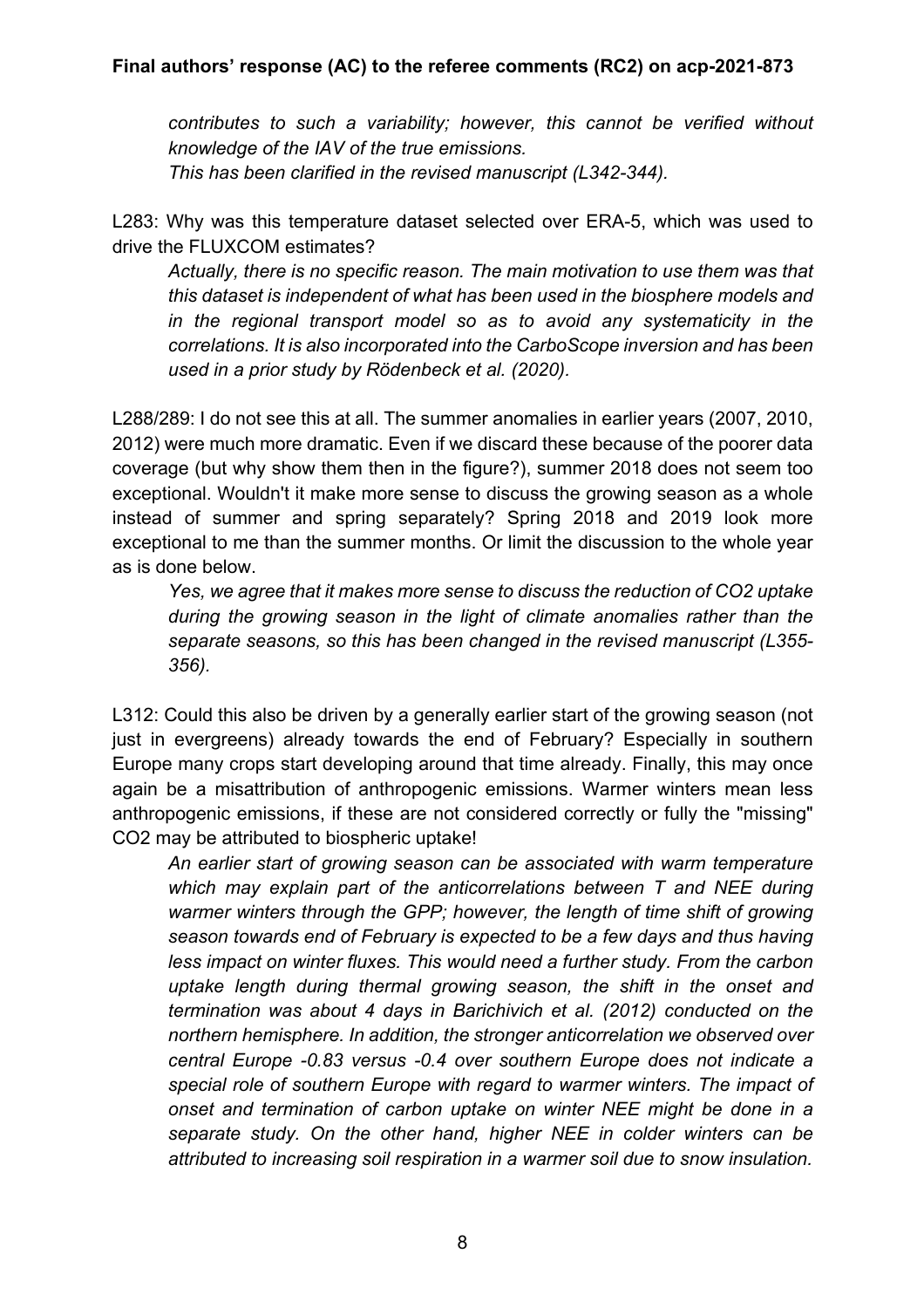*We agree that the interpretation of these anticorrelations holds true in case of misattribution of anthropogenic emissions, so we added this scenario as part of the discussion in the revised manuscript (L383-385).*

L321: 'identical observations'. Do you mean an identical set of observation sites? Otherwise, this could be misunderstood in the sense that identical observations were repeatedly used each year.

*Yes, what we mean here is that the observational data collected from that set of sites and used in this inversion (S2) have no gaps over the respective years. We agree that 'identical observations' is confusing, so we rephrased it to "*an identical set of observation sites*" in the revised version (L393).*

L321: Why are none of the German ICOS sites used here? Were they not available in 2018 and 2019? Why restrict to only 16 sites when trying to analyse the spatial differences?

*In fact, (as mentioned above) the selection of the subset of these sites used in S2 inversion is mainly restricted to sites that have a full coverage of data over the recent five years (2014-2019) regardless of their locations, in order to avoid any variations of NEE estimates that might be caused by data gaps. Therefore, S2 inversion is the best candidate to be used for comparing interannual variations of NEE within the last five years, as being done for 2018 and 2019 to highlight the climate variation impact through the difference between both years. The German ICOS sites had data gaps either in 2019 or before, which was the reason for their exclusion.* 

L329-331: This is not correct. Over the UK we can see basically no temperature anomaly in summer 2019, a positive SPEI anomaly but still largely increased posterior NEE. Please be more precise in the description.

*We corrected that in the revised manuscript (L403) by confining the comparison to Central Europe as a clear coincidence between posterior NEE, T and SPEI seen, given that Central Europe is the best example of well-constrained regions.*

L400: Most of western and central Europe do not experience any lasting snow cover anymore! Periods with snow cover are mostly limited to a few days. Colder winters also don't necessarily mean more snow as cold periods in central Europe are usually connected to easterly advection in high pressure systems with little precipitation. Overall, this 'theory' would need to be evaluated with additional datasets (snow cover, soil temperatures, etc.).

*We agree, this theory needs to be evaluated in a further study with additional datasets of snow cover, soil temperature and air temperature at the continental scale. Nonetheless, our interpretation is supported by a study conducted by Monson et al. (2006) highlighting the impact of snow-depth on NEE during*